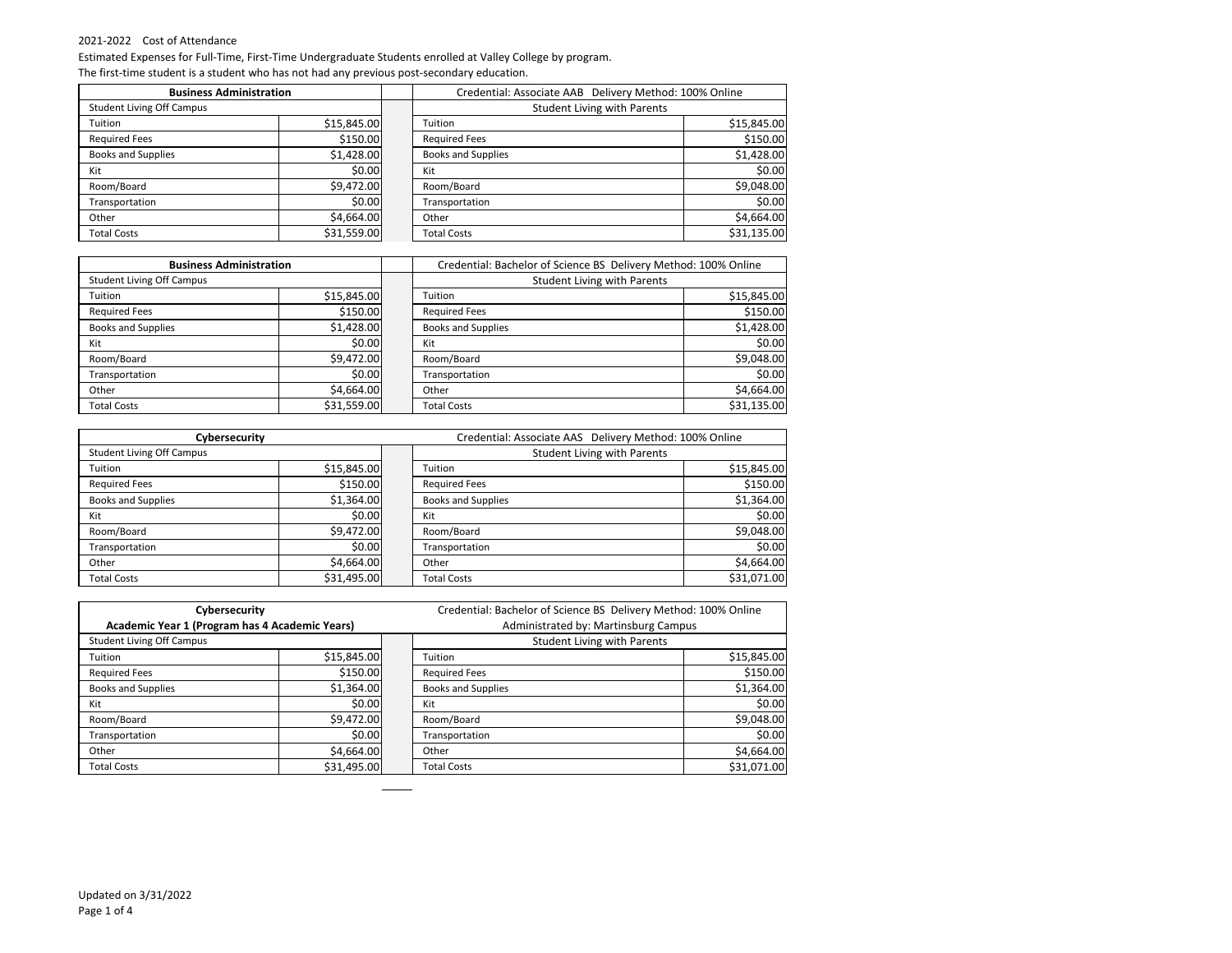| <b>Health Services Administration</b>          |             |  | Credential: Associate AAB Delivery Method: 100% Online |                                      |             |
|------------------------------------------------|-------------|--|--------------------------------------------------------|--------------------------------------|-------------|
| Academic Year 1 (Program has 2 Academic Years) |             |  |                                                        | Administrated by: Martinsburg Campus |             |
| <b>Student Living Off Campus</b>               |             |  | <b>Student Living with Parents</b>                     |                                      |             |
| Tuition                                        | \$15,845.00 |  | Tuition                                                |                                      | \$15,845.00 |
| <b>Required Fees</b>                           | \$150.00    |  | <b>Required Fees</b>                                   |                                      | \$150.00    |
| <b>Books and Supplies</b>                      | \$1,894.00  |  | <b>Books and Supplies</b>                              |                                      | \$1,894.00  |
| Kit                                            | \$0.00      |  | Kit                                                    |                                      | \$0.00      |
| Room/Board                                     | \$9,472.00  |  | Room/Board                                             |                                      | \$9,048.00  |
| Transportation                                 | \$0.00      |  | Transportation                                         |                                      | \$0.00      |
| Other                                          | \$4,664.00  |  | Other                                                  |                                      | \$4,664.00  |
| <b>Total Costs</b>                             | \$32,025.00 |  | <b>Total Costs</b>                                     |                                      | \$31,601.00 |

| <b>Health Services Administration</b>          |             | Credential: Bachelor of Science BS Delivery Method: 100% Online |             |  |
|------------------------------------------------|-------------|-----------------------------------------------------------------|-------------|--|
| Academic Year 1 (Program has 4 Academic Years) |             | Administrated by: Martinsburg Campus                            |             |  |
| <b>Student Living Off Campus</b>               |             | <b>Student Living with Parents</b>                              |             |  |
| Tuition                                        | \$15,845.00 | Tuition                                                         | \$15,845.00 |  |
| <b>Required Fees</b>                           | \$150.00    | <b>Required Fees</b>                                            | \$150.00    |  |
| <b>Books and Supplies</b>                      | \$1,894.00  | <b>Books and Supplies</b>                                       | \$1,894.00  |  |
| Kit                                            | \$0.00      | Kit                                                             | \$0.00      |  |
| Room/Board                                     | \$9,472.00  | Room/Board                                                      | \$9,048.00  |  |
| Transportation                                 | \$0.00      | Transportation                                                  | \$0.00      |  |
| Other                                          | \$4,664.00  | Other                                                           | \$4,664.00  |  |
| <b>Total Costs</b>                             | \$32,025.00 | <b>Total Costs</b>                                              | \$31,601.00 |  |

| Information Technology (IT) and Network Administration - |             | Credential: Diploma                | Delivery Method: 100% online |
|----------------------------------------------------------|-------------|------------------------------------|------------------------------|
| Administrated by: Martinsburg Campus<br>1 Academic Year  |             |                                    |                              |
| <b>Student Living Off Campus</b>                         |             | <b>Student Living with Parents</b> |                              |
| Tuition                                                  | \$15,845.00 | Tuition                            | \$15,845.00                  |
| <b>Required Fees</b>                                     | \$150.00    | <b>Required Fees</b>               | \$150.00                     |
| <b>Books and Supplies</b>                                | \$1,727.00  | <b>Books and Supplies</b>          | \$1,727.00                   |
| Kit                                                      | \$0.00      | Kit                                | \$0.00                       |
| Room/Board                                               | \$9,472.00  | Room/Board                         | \$9,048.00                   |
| Transportation                                           | \$0.00      | Transportation                     | \$0.00                       |
| Other                                                    | \$4,664.00  | Other                              | \$4,664.00                   |
| <b>Total Costs</b>                                       | \$31,858.00 | <b>Total Costs</b>                 | \$31,434.00                  |

| Information Technology (IT) and Security Administration - |             |  | Delivery Method: 100% online<br>Credential: Diploma |             |  |
|-----------------------------------------------------------|-------------|--|-----------------------------------------------------|-------------|--|
| 1 Academic Year                                           |             |  | Administrated by: Martinsburg Campus                |             |  |
| <b>Student Living Off Campus</b>                          |             |  | <b>Student Living with Parents</b>                  |             |  |
| Tuition                                                   | \$15,845.00 |  | Tuition                                             | \$15,845.00 |  |
| <b>Required Fees</b>                                      | \$150.00    |  | <b>Required Fees</b>                                | \$150.00    |  |
| <b>Books and Supplies</b>                                 | \$1,707.00  |  | <b>Books and Supplies</b>                           | \$1,707.00  |  |
| Kit                                                       | \$0.00      |  | Kit                                                 | \$0.00      |  |
| Room/Board                                                | \$9,472.00  |  | Room/Board                                          | \$9,048.00  |  |
| Transportation                                            | \$0.00      |  | Transportation                                      | \$0.00      |  |
| Other                                                     | \$4,664.00  |  | Other                                               | \$4,664.00  |  |
| <b>Total Costs</b>                                        | \$31,838.00 |  | <b>Total Costs</b>                                  | \$31,414.00 |  |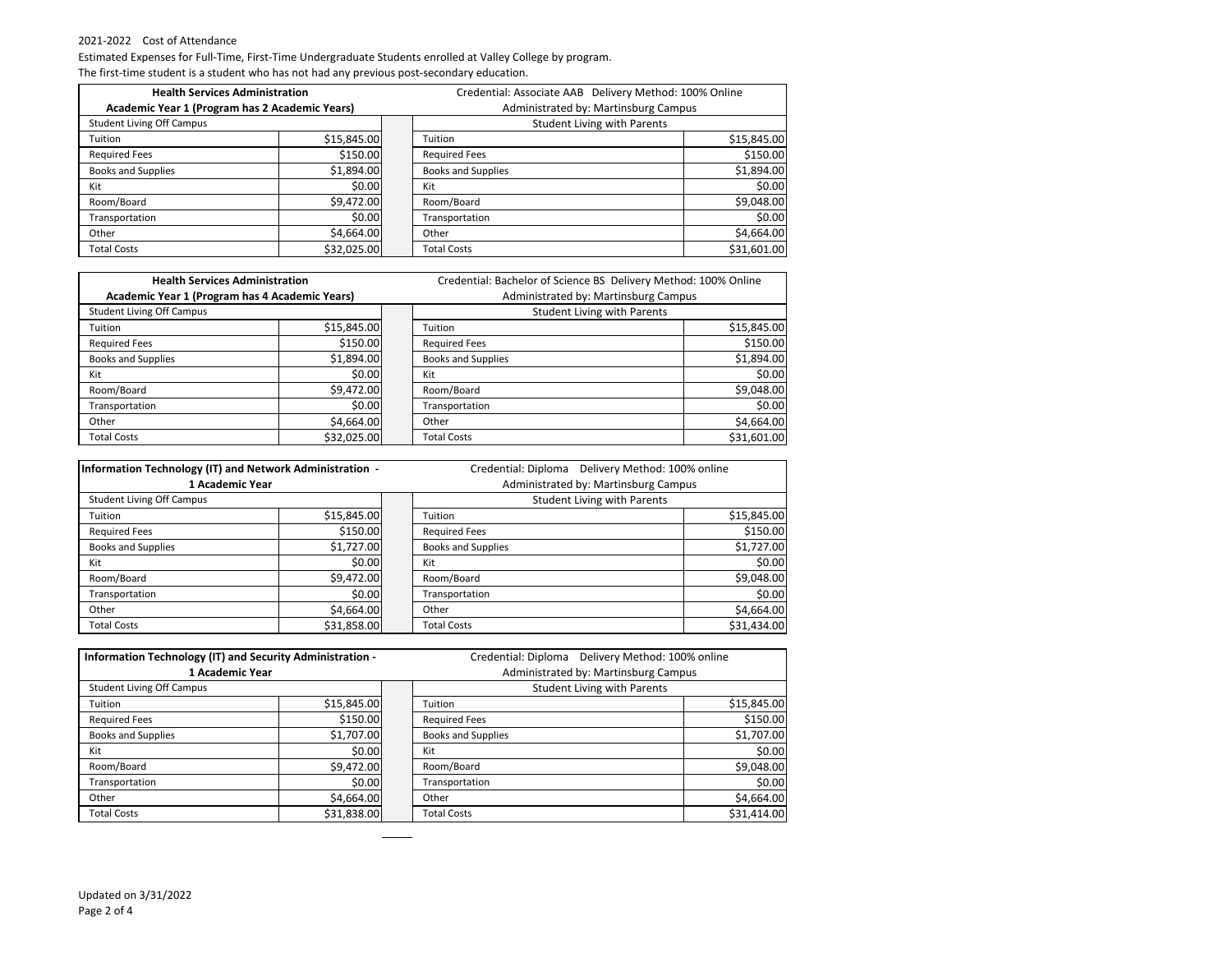| <b>Medical Administrative Assistant</b> |             |  | Delivery Method: 100% online<br>Credential: Diploma |             |  |
|-----------------------------------------|-------------|--|-----------------------------------------------------|-------------|--|
| 1 Academic Year                         |             |  | Administrated by: Martinsburg Campus                |             |  |
| <b>Student Living Off Campus</b>        |             |  | <b>Student Living with Parents</b>                  |             |  |
| Tuition                                 | \$15,845.00 |  | Tuition                                             | \$15,845.00 |  |
| <b>Required Fees</b>                    | \$150.00    |  | <b>Required Fees</b>                                | \$150.00    |  |
| <b>Books and Supplies</b>               | \$1,777.00  |  | <b>Books and Supplies</b>                           | \$1,777.00  |  |
| Kit                                     | \$0.00      |  | Kit                                                 | \$0.00      |  |
| Room/Board                              | \$10,656.00 |  | Room/Board                                          | \$10,179.00 |  |
| Transportation                          | \$0.00      |  | <b>Transportation</b>                               | \$0.00      |  |
| Other                                   | \$5,247.00  |  | Other                                               | \$5,247.00  |  |
| <b>Total Costs</b>                      | \$33,675.00 |  | <b>Total Costs</b>                                  | \$33,198.00 |  |

| <b>Medical Clinical Assistant Program</b> |             | Credential: Diploma Delivery Method: Hybrid                     |             |  |
|-------------------------------------------|-------------|-----------------------------------------------------------------|-------------|--|
| 1 Academic Year                           |             | Locations: Martinsburg Campus, Beckley Campus, Cleveland Campus |             |  |
| <b>Student Living Off Campus</b>          |             | <b>Student Living with Parents</b>                              |             |  |
| Tuition                                   | \$15,345.00 | Tuition                                                         | \$15,345.00 |  |
| <b>Required Fees</b>                      | \$650.00    | <b>Required Fees</b>                                            | \$650.00    |  |
| <b>Books and Supplies</b>                 | \$1,716.00  | <b>Books and Supplies</b>                                       | \$1,716.00  |  |
| Kits-Equipment/Uniforms                   | \$172.00    | Kits-Equipment/Uniforms                                         | \$172.00    |  |
| Room/Board                                | \$11,310.00 | Room/Board                                                      | \$11,310.00 |  |
| Transportation                            | \$4,740.00  | Transportation                                                  | \$4,740.00  |  |
| Other                                     | \$5,830.00  | Other                                                           | \$5,830.00  |  |
| <b>Total Costs</b>                        | \$39,763.00 | <b>Total Costs</b>                                              | \$39,763.00 |  |

| <b>Medical Front Office Billing and Coding</b> |             |  | Delivery Method: 100% online<br>Credential: Diploma |             |
|------------------------------------------------|-------------|--|-----------------------------------------------------|-------------|
| 1 Academic Year                                |             |  | Administrated by: Martinsburg Campus                |             |
| <b>Student Living Off Campus</b>               |             |  | <b>Student Living with Parents</b>                  |             |
| Tuition                                        | \$15,845.00 |  | Tuition                                             | \$15,845.00 |
| <b>Required Fees</b>                           | \$150.00    |  | <b>Required Fees</b>                                | \$150.00    |
| <b>Books and Supplies</b>                      | \$2,481.00  |  | <b>Books and Supplies</b>                           | \$2,481.00  |
| Kit                                            | \$0.00      |  | Kit                                                 | \$0.00      |
| Room/Board                                     | \$10,656.00 |  | Room/Board                                          | \$10,179.00 |
| Transportation                                 | \$0.00      |  | Transportation                                      | \$0.00      |
| Other                                          | \$5,247.00  |  | Other                                               | \$5,247.00  |
| <b>Total Costs</b>                             | \$34,379.00 |  | <b>Total Costs</b>                                  | \$33,902.00 |

| <b>Nursing Associates Degree</b>                                                   |             |                                    | Credential: Associates  Delivery Method: Hybrid<br>Locations: Beckley and Martinsburg Campuses |             |  |
|------------------------------------------------------------------------------------|-------------|------------------------------------|------------------------------------------------------------------------------------------------|-------------|--|
| Academic Year 1 (Program has 2 academic years)<br><b>Student Living Off Campus</b> |             | <b>Student Living with Parents</b> |                                                                                                |             |  |
| Tuition                                                                            | \$17,975.00 |                                    | Tuition                                                                                        | \$17,975.00 |  |
| <b>Required Fees</b>                                                               | \$900.00    |                                    | <b>Required Fees</b>                                                                           | \$900.00    |  |
| <b>Books and Supplies</b>                                                          | \$2,350.00  |                                    | <b>Books and Supplies</b>                                                                      | \$2,350.00  |  |
| Entrance Exam/Drug Screen/Background<br>Check                                      | \$340.00    |                                    | Entrance Exam/Drug Screen/Background Check                                                     | \$340.00    |  |
| Kits-Equipment/Uniforms                                                            | \$130.00    |                                    | Kits-Equipment/Uniforms                                                                        | \$130.00    |  |
| Room/Board                                                                         | \$10,656.00 |                                    | Room/Board                                                                                     | \$10,179.00 |  |
| Transportation                                                                     | \$4,266.00  |                                    | Transportation                                                                                 | \$4,266.00  |  |
| Other                                                                              | \$5,247.00  |                                    | Other                                                                                          | \$5,247.00  |  |
| <b>Total Costs</b>                                                                 | \$41,864.00 |                                    | <b>Total Costs</b>                                                                             | \$41,387.00 |  |